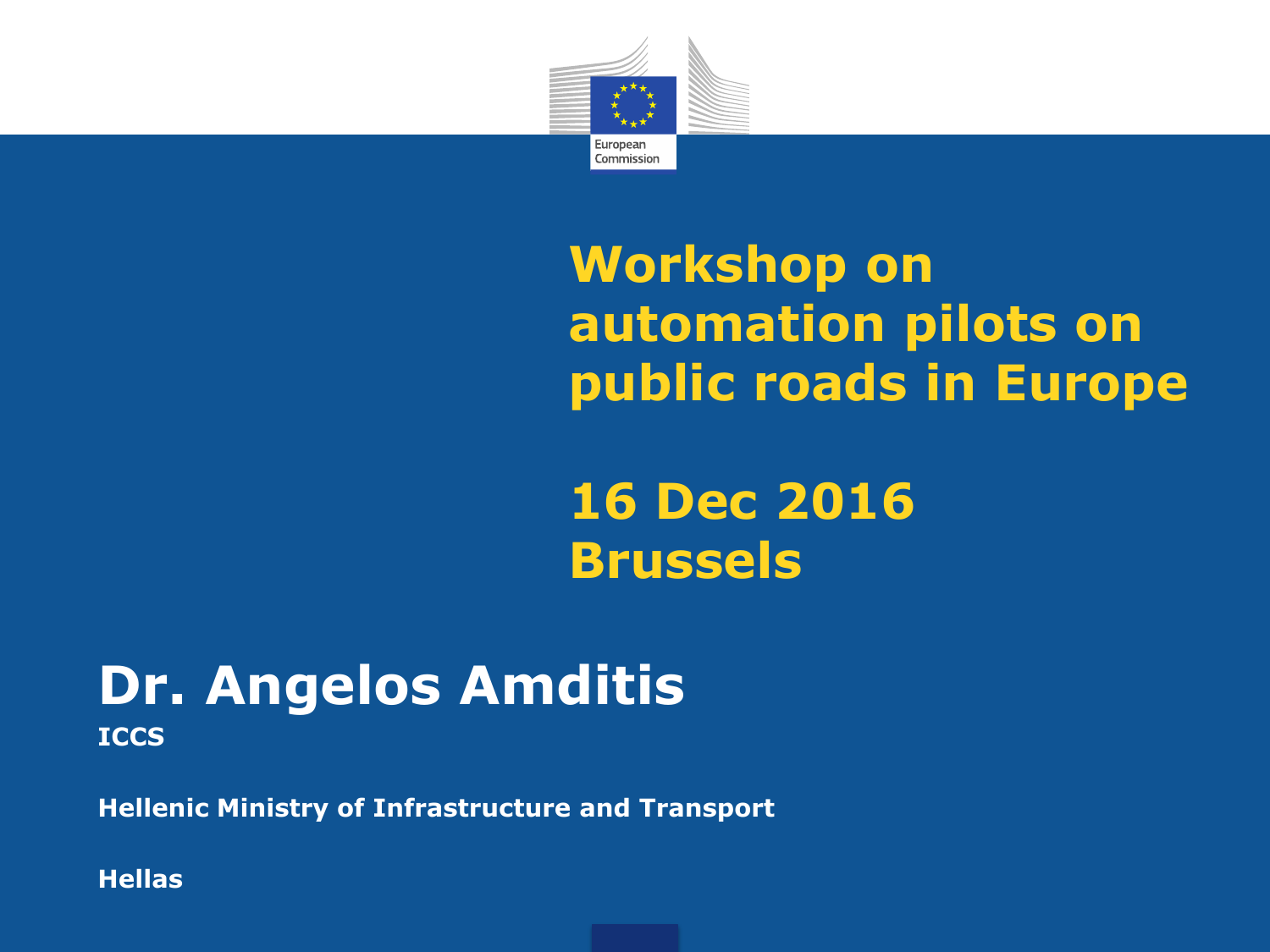

## **National strategic plans on Automated Driving**

- Automated Driving is a thematic area and a technology considered in the **ITS National Architecture** (November 2015) and the **ITS National Strategy** (March 2015) docs
- AD is contributing to the **national strategic goals** on safety, efficiency, sustainability in transport of **both people**  and goods and creation of new **business** and job opportunities
- AD as an element for the future **public transport** planning (in connection with existing transport means)
- AD connection with **electromobility**
- AD as enabler for **intermodality** and for the evolvement of **smart cities**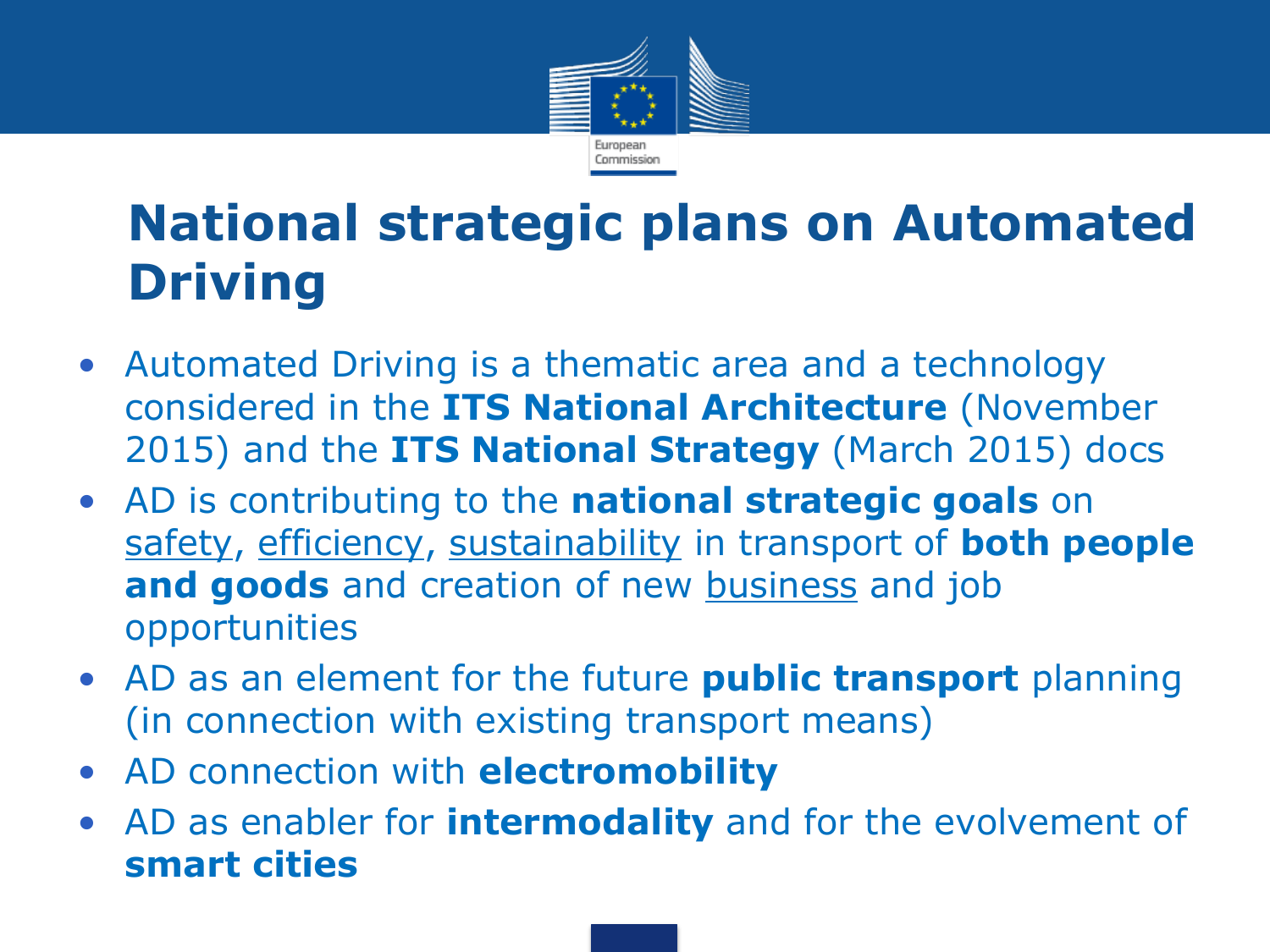

## **Driverless buses in the city of Trikala**

• Six automated **buses** (capacity 11 passengers) in an urban loop route of 2.4 km with nine stops • **Fully** automated and **driverless** driving • Emergency **remote** control from a traffic mng center **Daily operation** from November 2015 until the end of February 2016 • **1,490 trips**  • **12,138 passengers**

• In the framework of CityMobil 2 Project



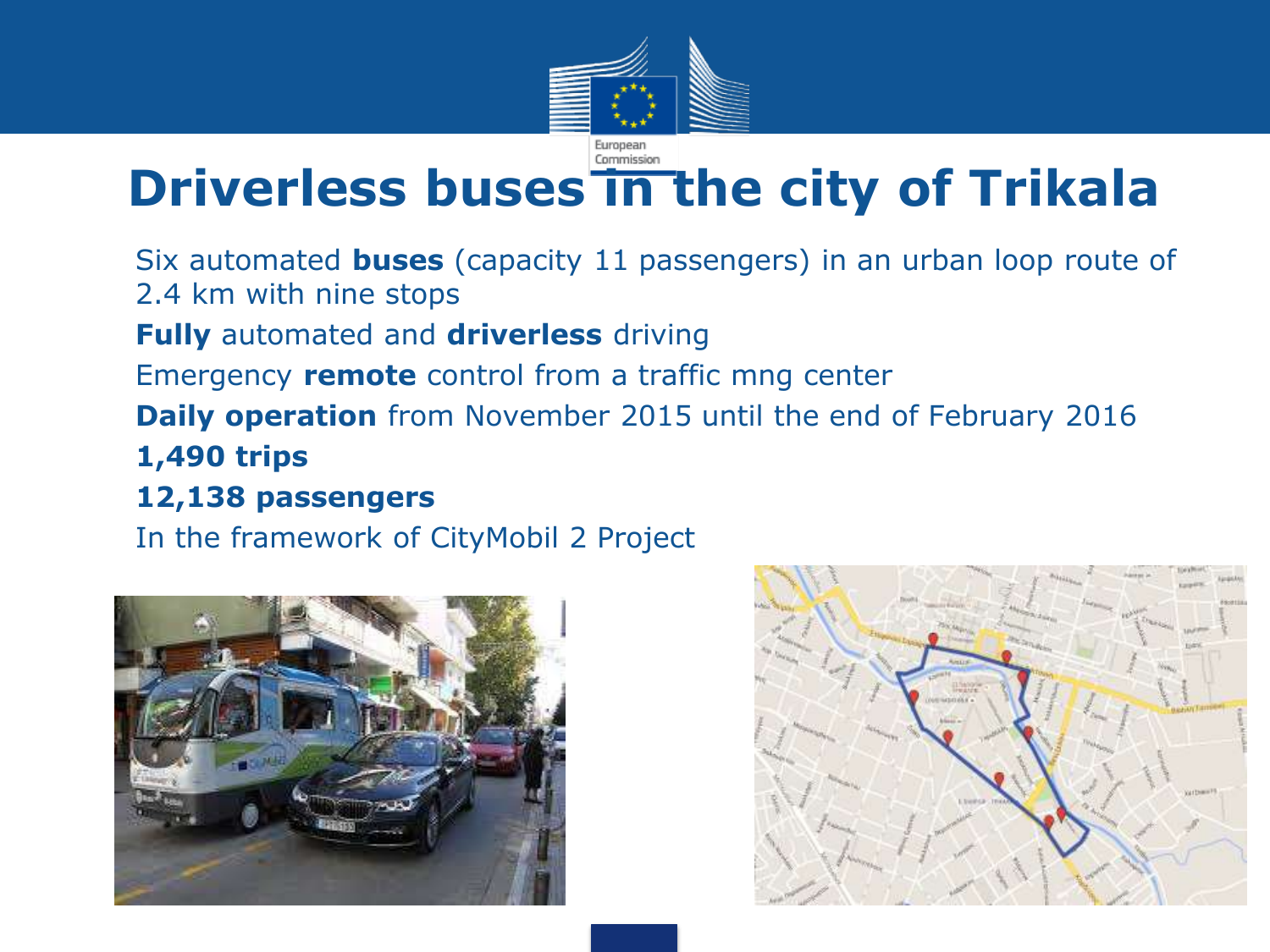

# **Objectives of the pilots**

- **Estimate the socio-economic impacts from** automated public buses
- Asses the **public acceptance** and the maturity of the system
- Evaluate the **potential** for automated transport systems in urban environments
- Evaluate the **complementarity** and synergies with the existing transport network
- Verify the technical **functionality** of the buses in urban environments
- Bring together the needed **stakeholders**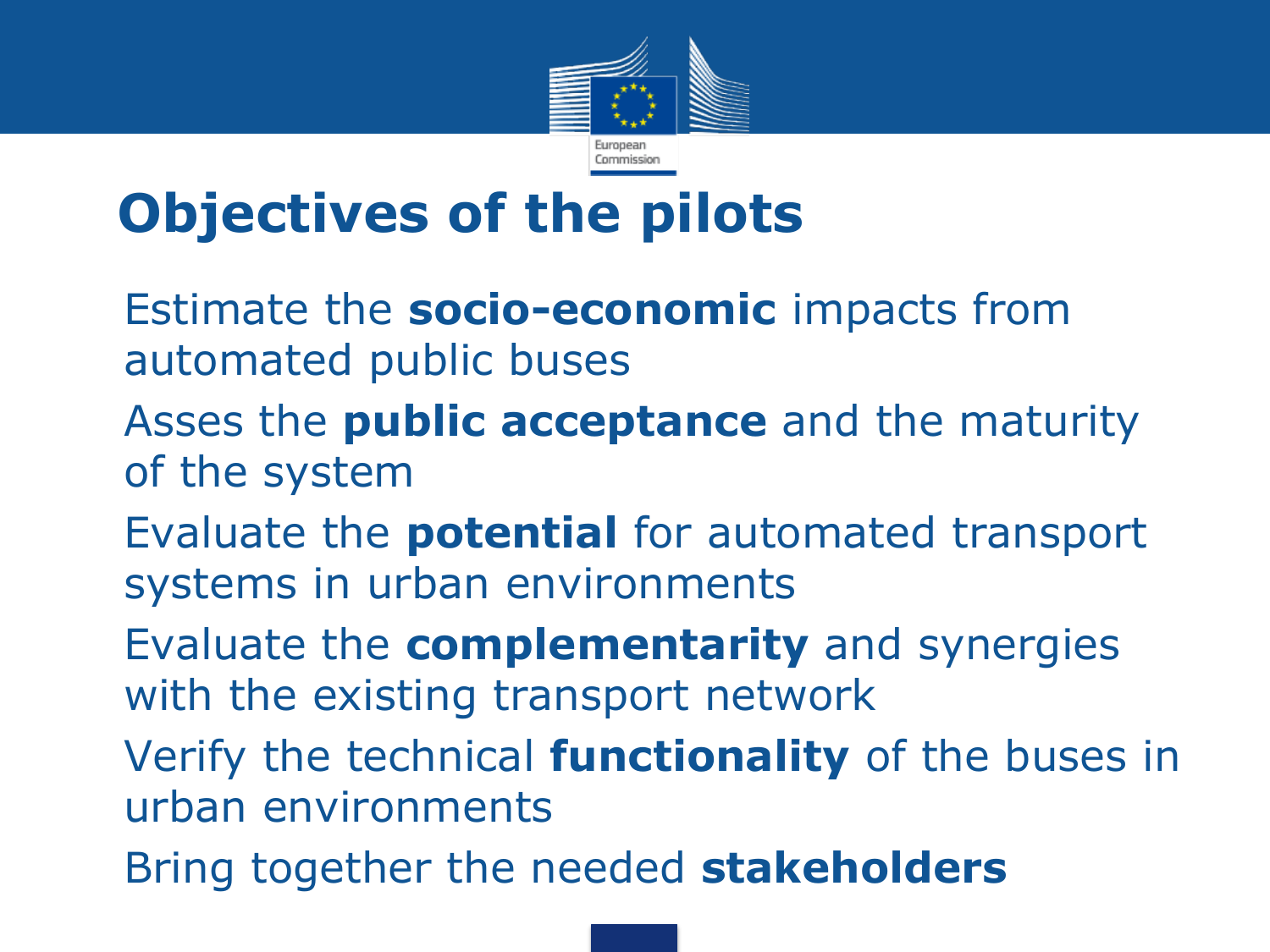

## **Type of infrastructure**

- Dedicated (but not segregated) bus lane
- Central depot and control room for the automated buses
- Smart traffic lights, giving priority to automated buses
- Changes in parking places and in taxi stops, along the route
- Road signs and road markings along the route
- WiFi access points and fiber optics network along the route
- Fully automated and driverless buses(retrofitted)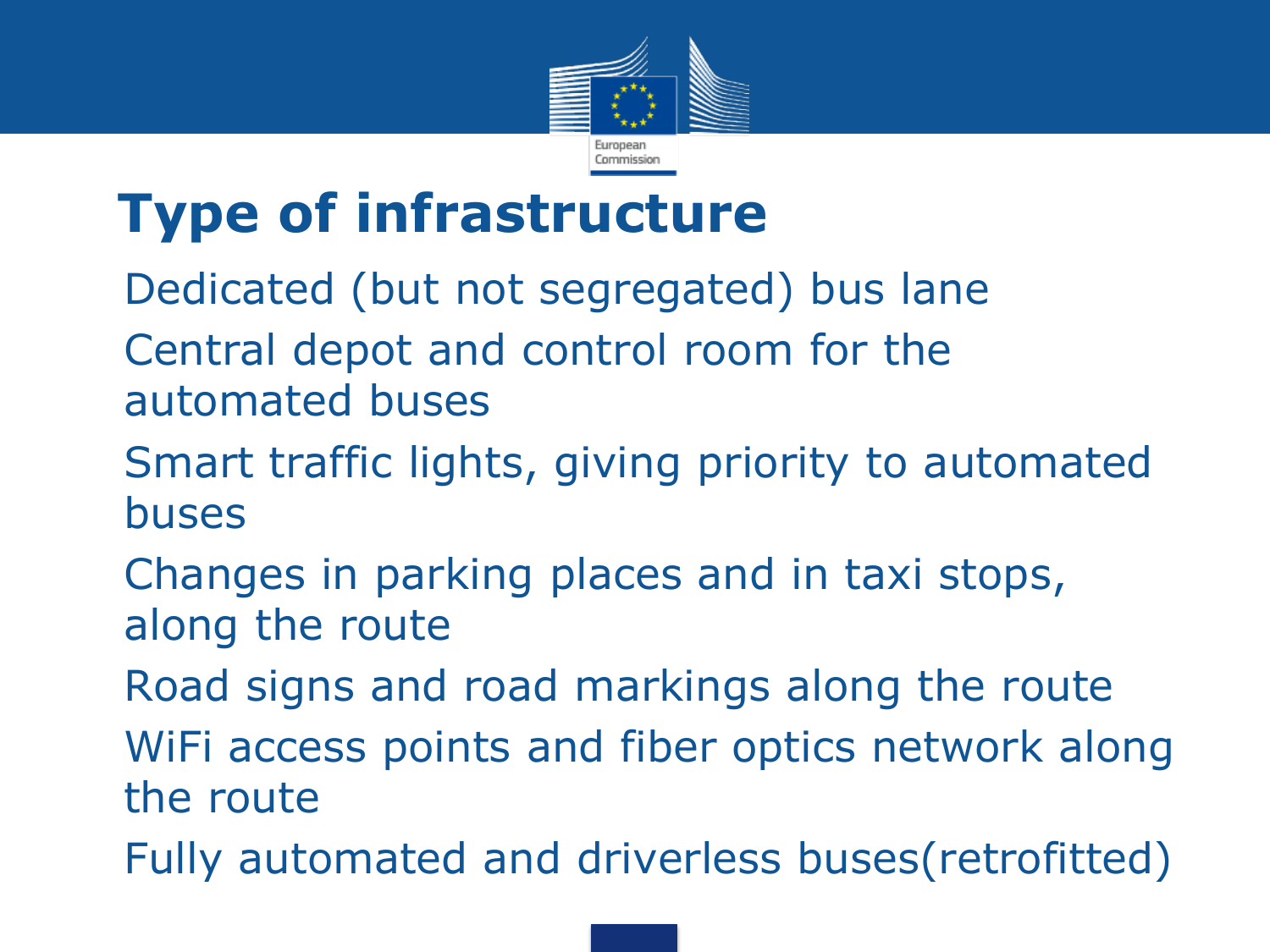

## **Legal arrangements**

• A **new law** has passed with changes in the Traffic Code, allowing the circulation of driverless urban buses for research testing and demonstrating purposes, in open public roads.

• Supported by a **Ministerial Decree** specifying details about traffic signaling and traffic rules, type approval of such vehicles.

#### • *Main requirements*

- Approval by the Municipal Council and the Local Police
- Capability of remote control and emergency stop of the vehicle
- Support from a recognized public research center that will assess technical details and safety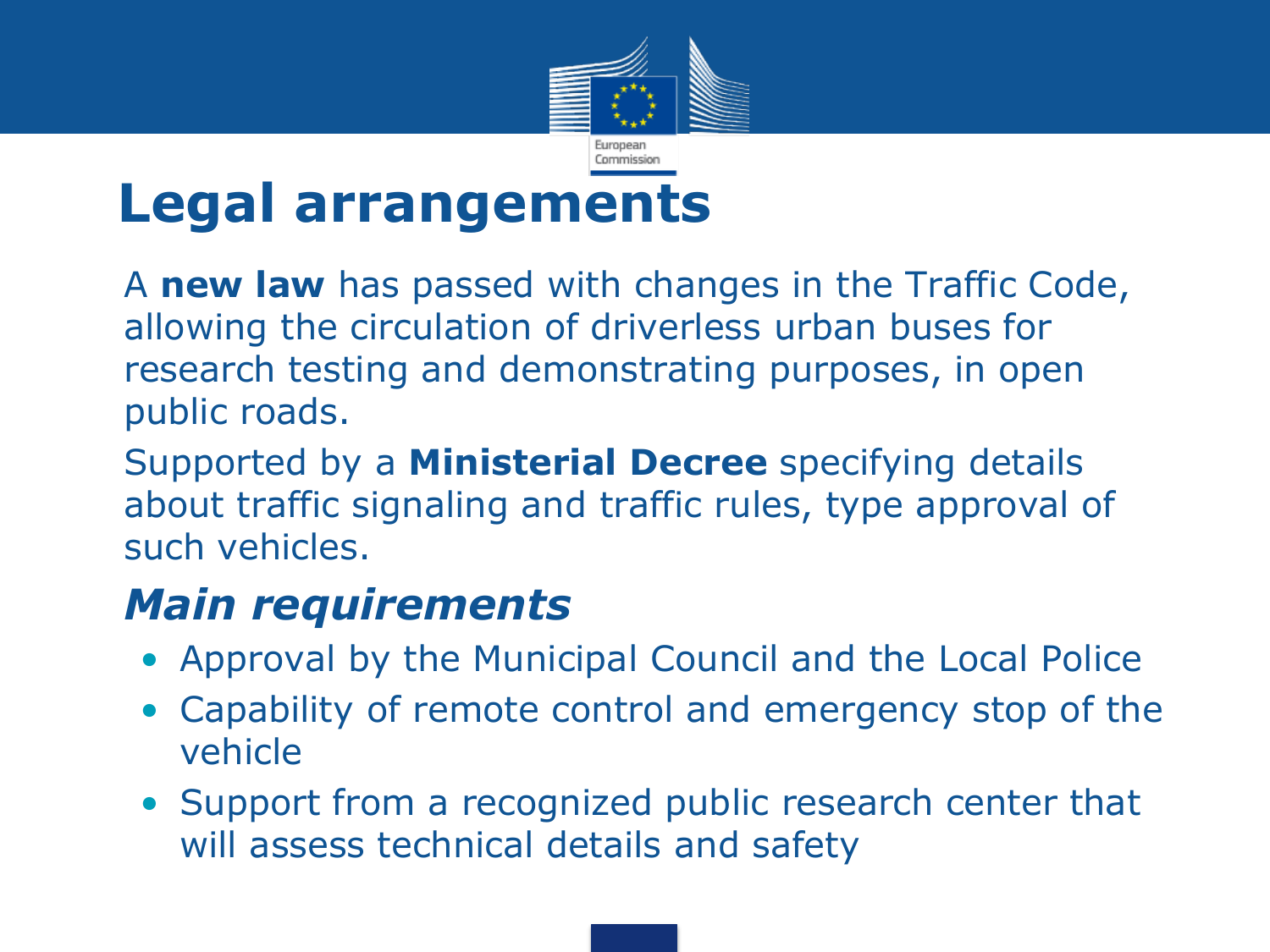

### **Challenges and lessons learned**

- Long and complex procedure to get the necessary legal provisions – totally new area
- Many stakeholders that need to come together and agree
- Support by the public, local authorities and industry (including insurance sector) is a must
- Type approval and certification is a key issue
- Reliability, stability and fall back solutions are issues for consideration
- Safety, security and privacy were major considerations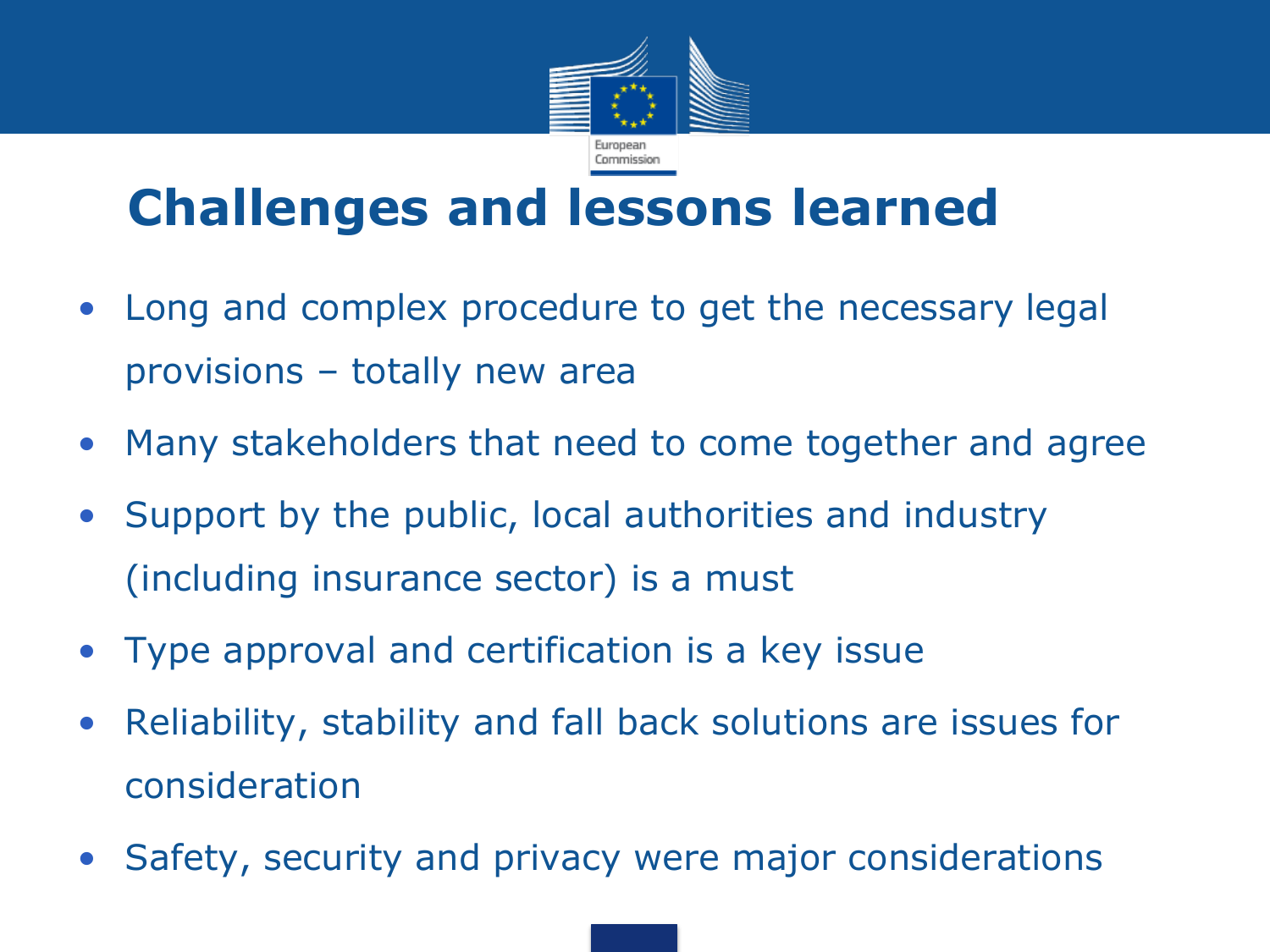

### **Challenges and lessons learned (2/2)**

- The driverless buses were well accepted by their passengers and by the citizens (during and mainly) after the demonstrations
- Public awareness is of outmost importance if we want to see such systems in our roads
- Professional drivers support is needed
- Road users rarely behave as expected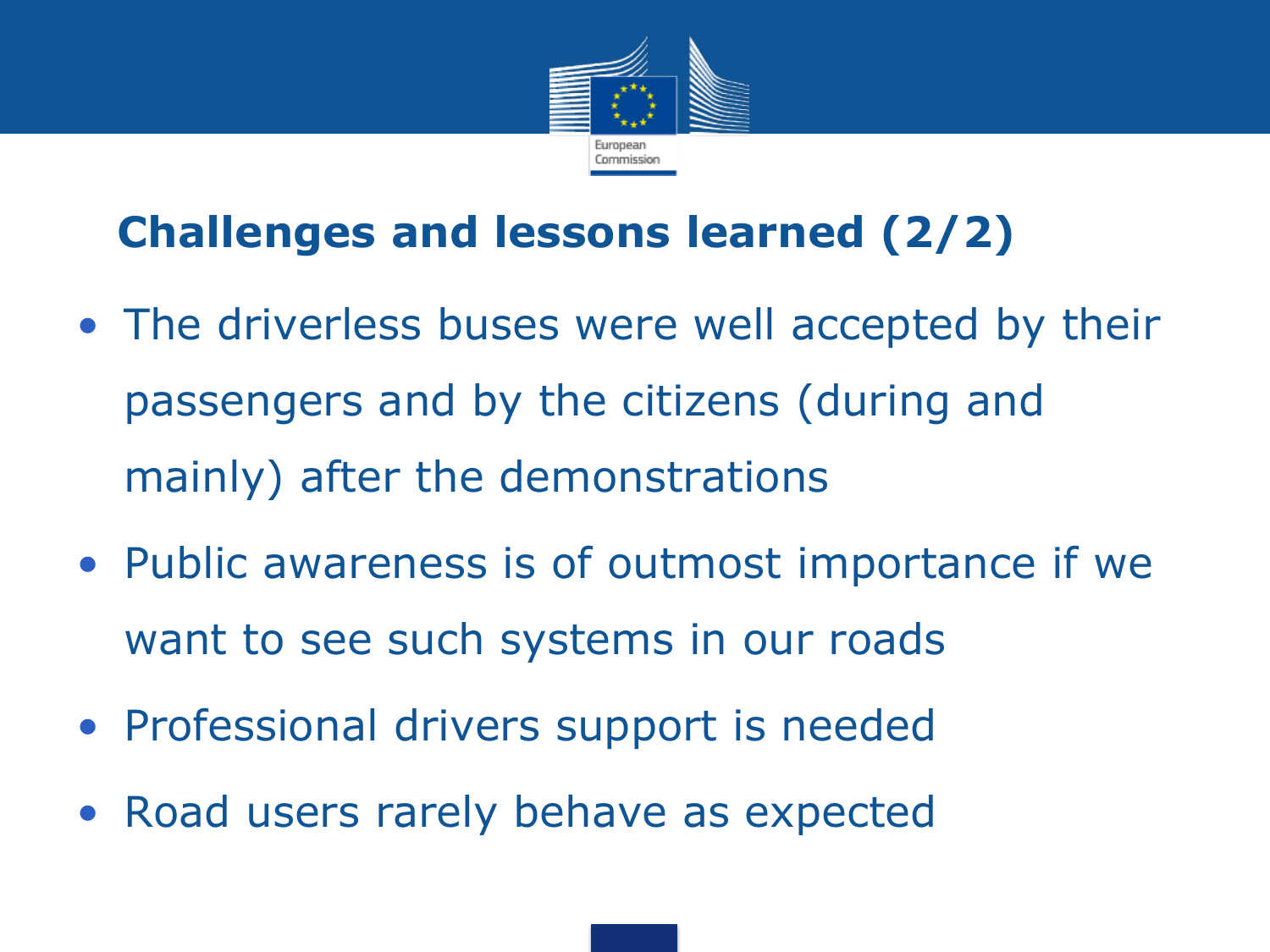

### **Enablers and drivers**

- **Proactive consideration** of automated vehicles in SUMPs by public authorities and urban planning operators
- **Investments** both from the public and mainly the private sector are needed
- **Standardisation** but also new **certification** and type approval is a pre requisite
- **Commitment** of all key actors
- Public **awareness** and support
- **Incentives** are needed both for transport operators but also for the general public to use AD (eg insurance policies)
- Technology **maturity** for the open non segregated road, mixed traffic scenarios is needed
- **Integration** with other key concepts like electromobility, MaaS, IoT etc.
- Need for extensive **CBAs** and new **business** models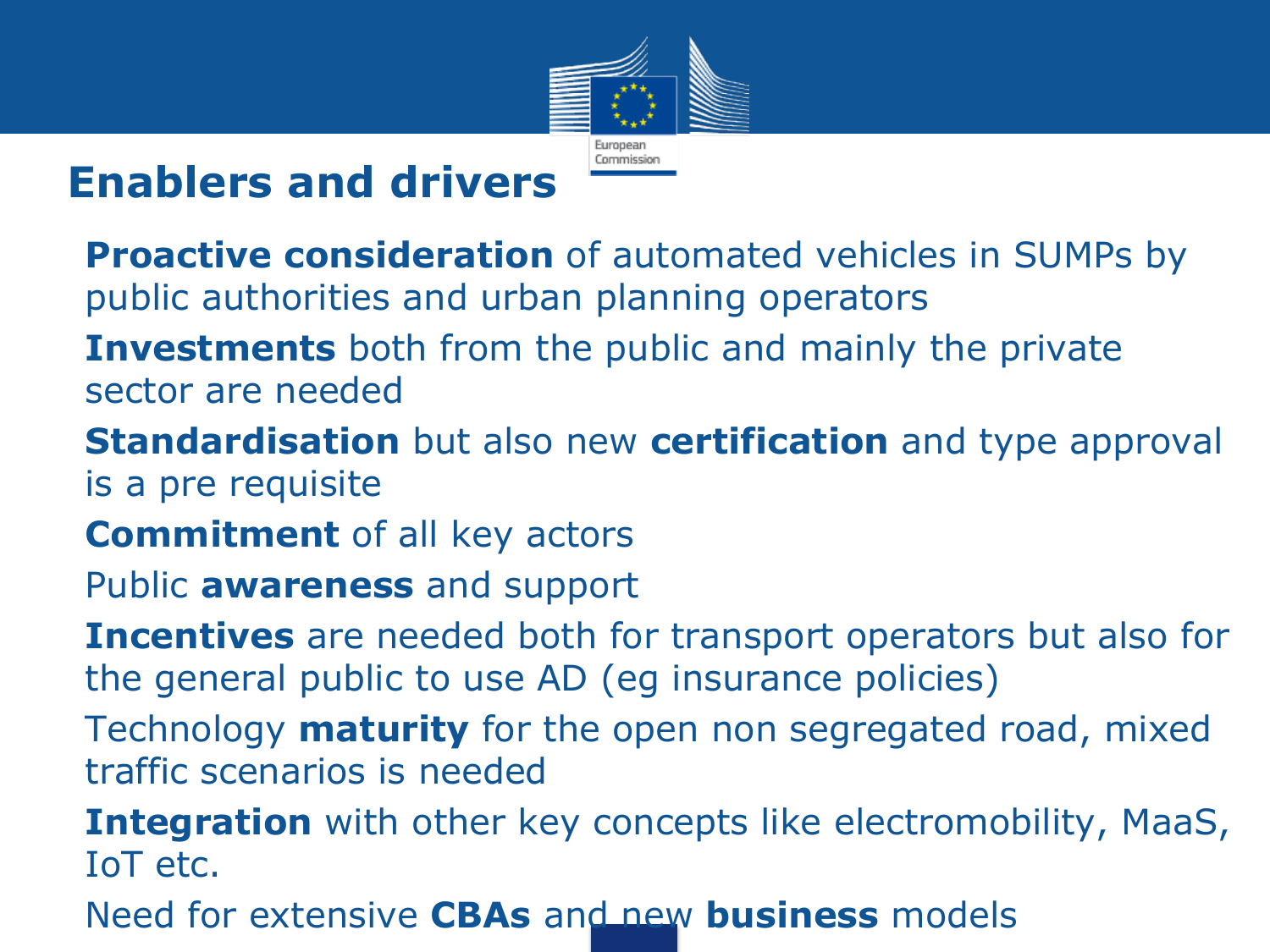

### **Areas of cooperation**

- Harmonisation of **national ITS action plans** regarding automated driving (common Roadmap or Masterplan)
- Share **knowledge** and exchange of **best practices** through established testbeds
- Share **data** open data initiatives
- Creation of a common and proven **verification** methodology
- **Cross-border** testing
- **Certification** procedures defined at EU level
- **Cyber security** and **privacy** mechanisms
- **Legal framework:** During Greek EU presidency in 2014 within the framework of CityMobil2 project 12 EU Ministers of Transport gathered and discussed the legal framework and initial adaptations for circulation of automated vehicles on public roads